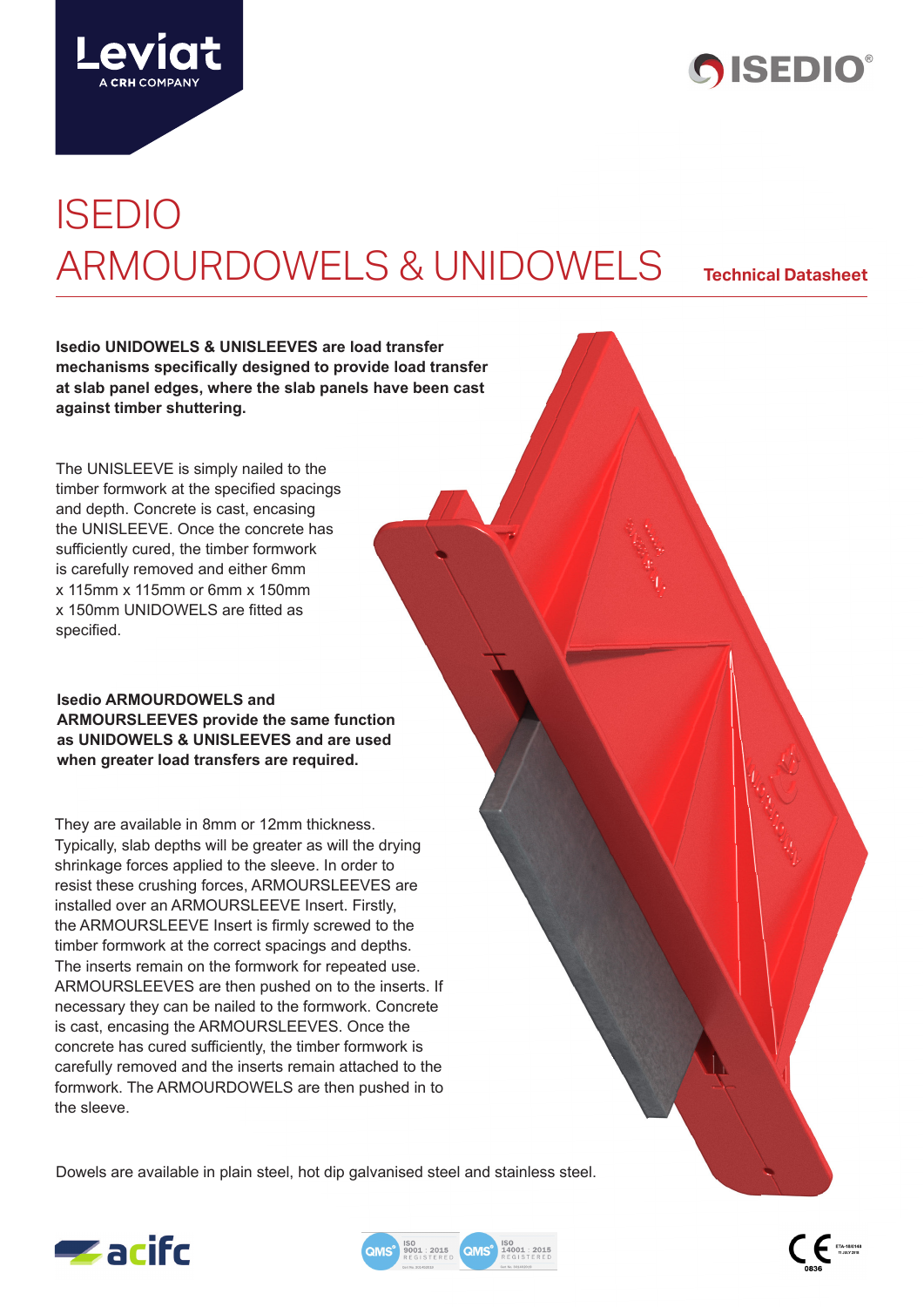### **BENEFITS**

- Greater load transfer capacities than round or square dowel bars
- Sleeve design facilitates much greater freedom of movement of dowel (min. 20mm lateral movement)
- Dowel and sleeve design can provide up to 30mm of joint movement
- Virtually zero vertical displacement between adjacent slab panels
- Eliminates snagging of removing timber formwork over round or square dowel bars
- Wider spacings compared with round or square dowel bars means fewer dowels required, less work and quicker completion
- No drilling of timber required
- Certainty that dowel will remain horizontal during casting unlike round or square dowel bars
- No more spalled faces or edges when trying to pull timber over long dowels
- Improved site safety as no long dowel bars protruding along slab edge

### **MATERIAL SPECIFICATION TECHNICAL DATA**

| <b>Component</b>                     | <b>Material</b>                                                              | <b>Description</b>                             | <b>Dimension &amp; Tolerance</b>                                    |
|--------------------------------------|------------------------------------------------------------------------------|------------------------------------------------|---------------------------------------------------------------------|
| <b>UNIDOWEL</b>                      | 6mm - S275 (275 N/mm2) Steel<br>to BS EN 10025-2:2004 or as specified        | <b>UNIDOWEL</b>                                | 6mm x 115mm x 115mm<br>6mm x 150mm x 150mm                          |
| <b>ARMOURDOWEL</b>                   | 8mm & 12mm - S355 (355 N/mm2) Steel<br>to BS EN 10025-2:2004 or as specified | <b>ARMOURDOWEL</b>                             | 8mm x 150mm x 150mm<br>12mm x 150mm x 150mm                         |
| <b>UNISLEEVE</b>                     | <b>ABS</b>                                                                   | <b>General Dimensional</b><br><b>Tolerance</b> | Dimensions $<$ 12mm $+$ /-0.5mm<br>Dimensions $> 12$ mm $+/-1.0$ mm |
| <b>ARMOURSLEEVE</b>                  | 8mm & 12mm - PP                                                              | the Load Transfer Capacity Datasheet.          | Information on load transfer capacities can be found on             |
| <b>ARMOURSLEEVE</b><br><b>Insert</b> | 8mm & 12mm - PP                                                              |                                                |                                                                     |